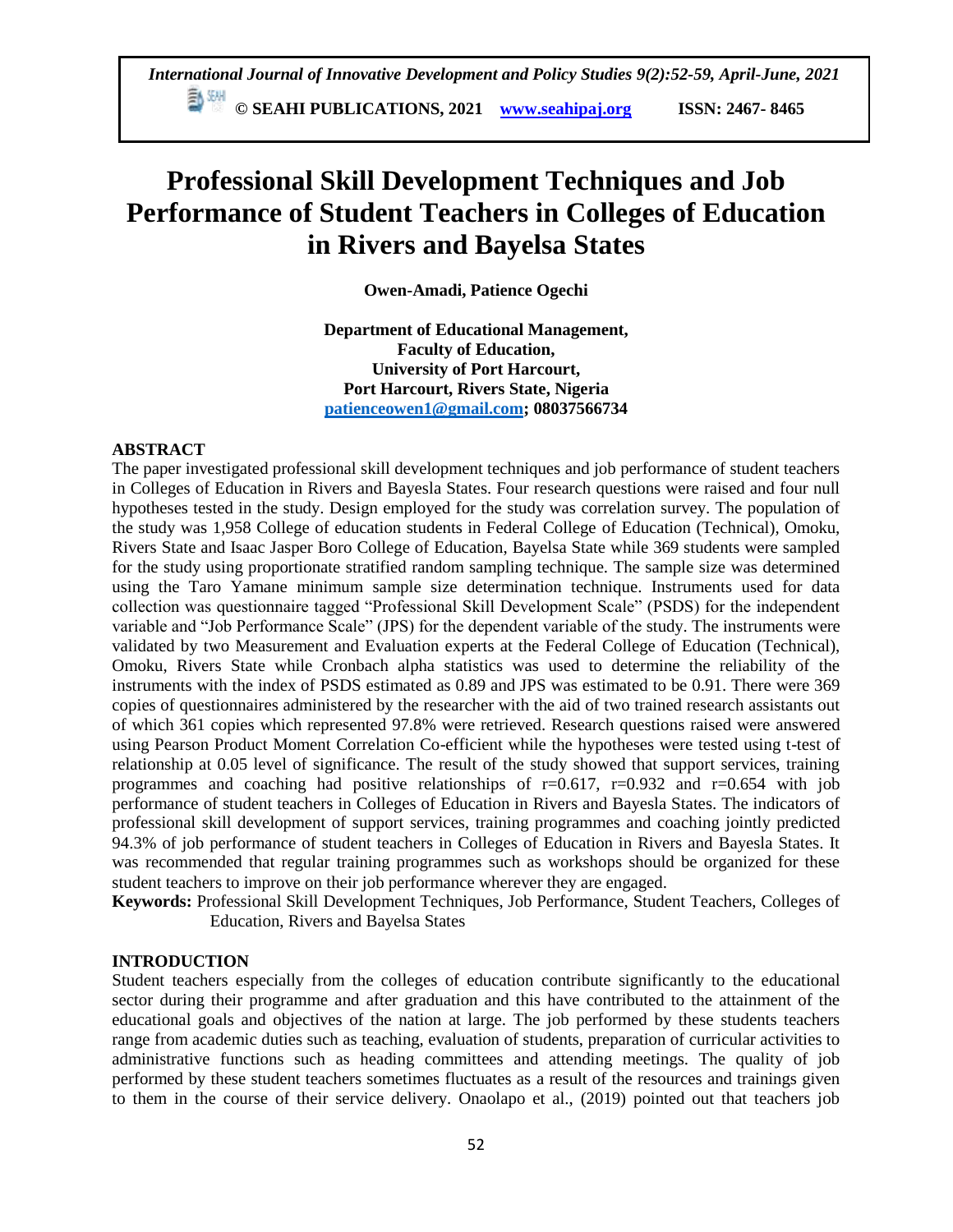performance is the act of executing an assigned task and this must be in line with laid down expectation before such job performance can be appreciated and meaningful but this is largely due to how equipped these student teachers are for the tasks ahead of them.

Student teachers are beginning teachers and they require relevant support in order to perform effectively in any task aside to them. Some of these teachers embark on personal development so as to be able to provide quality educational services before and after graduation but this must be complemented with some level of professional support for quality educational output. These student teachers need to be supported in the form of exposure to professional skill development oppourtunities so as to improve on their level of job performance before and after graduation no matter where they are deployed.

Professional skill development focuses on equipping an employee with the right competencies for meaningful service delivery through relevant professional empowerment programmes. The American Physical Society (2021) noted that professional skill development is targeted at providing professional training, communication and leadership and also opportunity for networking and this helps any employee to operate at his or her full potential. There is no doubt that teachers engage in personal development to support their job performance activities but professional development is also essential if student teachers must contribute to organizational goals in whatever area they are deployed. Exposure to professional training oppourtunities is therefore important for optimal job performance among student teachers from colleges of education.

There are several professional skill development oppourtunities that can be provided for these beginning teachers to make them productive both in the short and long run. Student teachers need to be exposed to regular and quality training programmes to improve on their competencies for effective job performance. On their part, Jehanzeb and Bashir (2013:245) stated that "a perfect employee training must be the mixture of knowledge, career development and goal setting" and this goes a long way to assist these teachers carry out their educational duties with confidence, professionalism and a sense of excellence. The essence of training is to bring a permanent change in behaviour (Hameed & Waheed, 2011) and this is essential for teaches from colleges of education to make a full proof of their qualification on the job as educational experts.

Researchers in education have also pointed out the need for social and organisational support if any employee must perform optimally on the job. These researchers as cited in Ismail et al., (2013:38) stated that "organizational support treats organizations like humans and this view has become a dominant issue in human resource development and management". If student teachers must perform effectively and efficiently on the job, they must continue to receive professional organizational and social support in the course of discharging their duties and this helps to improve on the quality of their educational output. Support in the line of duty enables the teacher to develop confidence and competence on the job and also grow to become self reliant in the long run.

Additionally, several organizations are also adopting coaching strategy as a measure for improving on the professional skills of their workforce to make them produce better educational output. Coaching helps to improve on the personal and professional attributes of an employee making him or her to experience a cognitive, behavioural and pragmatic change that will bring about improve service delivery at the organization and individual level (Rosha & Lace, 2016). These professional skill development platforms help the teacher to improve on their competence level before moving into full time labout marker. School administrators in these colleges of education must therefore engage all measures to ensure that these beginning teachers acquire all the needed exposure in all of these areas to be able to compete favourably with any other teacher around the world.

Several researchers have investigated the contributions that professional skill development programmes can make to the job performance competencies of employees in different organizations. In their study, Tahir et al., (2014) mentioned that the benefits of employee training in their study area as a professional skill development programme included positive employee attitude, increase in job knowledge and increase job performance technique. In a related dimension, Abou-Moghli (2015) conducted a study which equally showed that there was statistical significance between organizational support and improving employees' performance in the study area. This studies points to the fact that the benefits of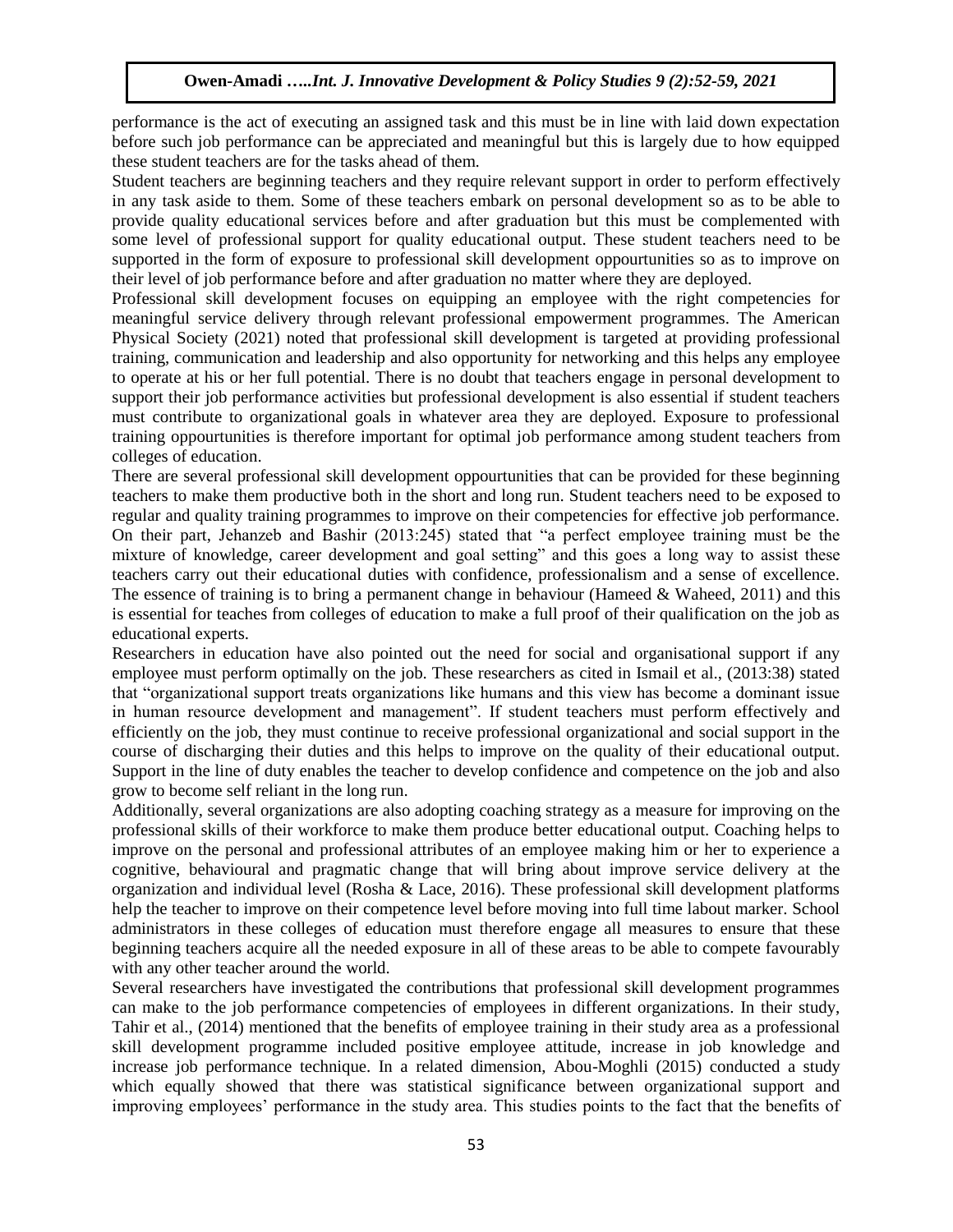professional skill development programmes to the job performance of teachers including those from colleges of education cannot be overemphasized.

On the other hand, Kaur (2019) conducted a study on the impact of coaching on employee performance mediated by rewards and recognition and it was discovered that coaching was significantly related to employee performance. It is therefore sufficient to mention that if school administrators continue to improve on the professional skill development of student teachers, they will be able to contribute more to educational goals and objectives no matter where they are posted. Pousa and Mathieu (2014:2) agreed with this assertion as they mentioned that coaching as a professional skill programme "helps others to improve, to grow and to get to a higher level of performance, by providing focused feedback, encouragement and raising awareness". These strategies are therefore important for improving the capabilities of student teachers which will improve on their job performance level in the long run no matter where they are posted.

# **Aim and Objectives of the Study**

The aim of the study was to investigate professional skill development techniques and job performance of student teachers in Colleges of Education in Rivers and Bayelsa States. In specifics, the objectives of the study were to:

- 1. ascertain the relationship between support services and job performance of student teachers in Colleges of Education in Rivers and Bayelsa States
- 2. determine the relationship between training programmes and job performance of student teachers in Colleges of Education in Rivers and Bayelsa States
- 3. examine the relationship between coaching and job performance of student teachers in Colleges of Education in Rivers and Bayelsa States
- 4. find out the relationship between professional skill development and job performance of student teachers in Colleges of Education in Rivers and Bayelsa States

# **Research Questions**

The following research questions were postulated and answered in the study:

- 1. What is the relationship between support services and job performance of student teachers in Colleges of Education in Rivers and Bayelsa States?
- 2. What is the relationship between training programmes and job performance of student teachers in Colleges of Education in Rivers and Bayelsa States?
- 3. What is the relationship between coaching and job performance of student teachers in Colleges of Education in Rivers and Bayelsa States?
- 4. What is the relationship between professional skill development and job performance of student teachers in Colleges of Education in Rivers and Bayelsa States?

# **Hypotheses**

The following hypotheses were tested at 0.05 level of significance:

- 1. The relationship between support services and job performance of student teachers in Colleges of Education in Rivers and Bayelsa States is not significant.
- 2. The relationship between training programmes and job performance of student teachers in Colleges of Education in Rivers and Bayelsa States is not significant.
- 3. The relationship between coaching and job performance of student teachers in Colleges of Education in Rivers and Bayelsa States is not significant.
- 4. The relationship between professional skill development and job performance of student teachers in Colleges of Education in Rivers and Bayelsa States is not significant.

# **METHODOLOGY**

The design adopted for the study was correlation survey. Population of the study consisted of all the 1,958 college of education students in Federal College of Education (Technical), Omoku, Rivers and Bayelsa States and Isaac Jasper Boro College of Education, Bayelsa State. Proportionate stratified random sampling technique was used to draw 369 students as sample for the study and the strata was determine based on the various departments in the two colleges of education while the sample size was determined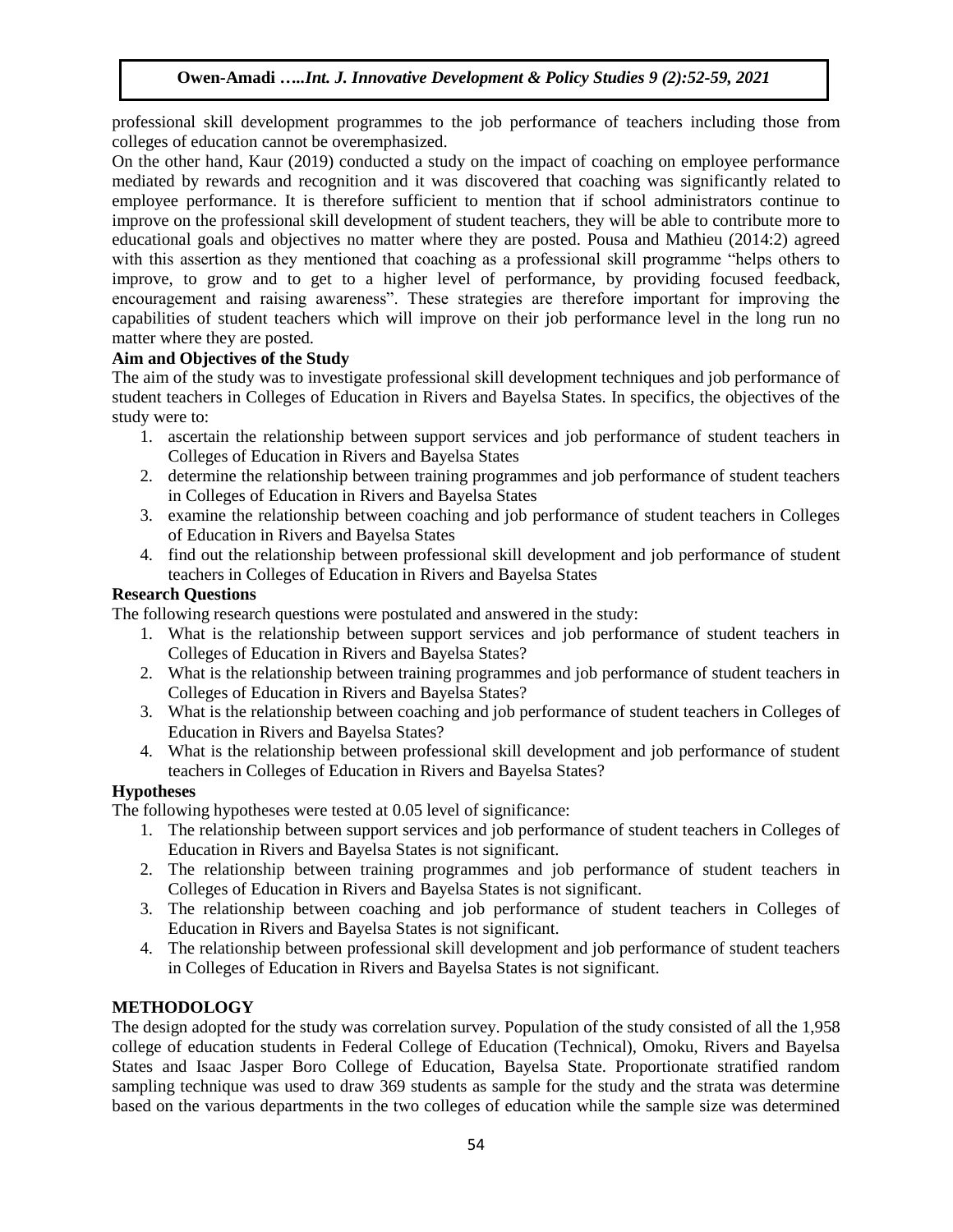using the Taro Yamane minimum sample size determination technique. The instruments used for collection of data was questionnaire titled "Professional Skill Development Scale" (PSDS) for the independent variable of the study and consisted of 15 questionnaire items and a 10-items questionnaire titled "Job Performance Scale" (JPS) for the dependent variable of the study. The questionnaires were validated by two Measurement and Evaluation experts at the Federal College of Education (Technical), Omoku, Rivers and Bayelsa States. Cronbach alpha statistics was used to determine the reliability of the instruments with the index of PSDS estimated as 0.89 while that of JPS was estimated to be 0.91. Out of the 369 copies of questionnaires administered by the researcher with the aid of two trained research assistants, 361 copies which represented 97.8% were retrieved. The research questions raised were answered using Pearson Product Moment Correlation Co-efficient while the hypotheses were tested using t-test of relationship at 0.05 level of significance.

#### **RESULTS**

#### **Answer to Research Questions**

**Research Question One:** *What is the relationship between support services and job performance of student teachers in Colleges of Education in Rivers and Bayelsa States?*

**Table 1: Pearson Product Moment Correlation Co-efficient of the Relationship between Support Services and Job Performance of Student Teachers in Colleges of Education in Rivers and Bayelsa States**

| ---------------         |     |     |       |        |                            |
|-------------------------|-----|-----|-------|--------|----------------------------|
| <b>Variable</b>         |     |     |       |        | <b>Remark</b>              |
| <b>Support Services</b> | 361 | 359 | 0.617 | 0.3806 | High positive relationship |
| <b>Job Performance</b>  |     |     |       |        |                            |
|                         |     |     |       |        |                            |

Table 1 showed that the value of r was 0.617 and this implied that there was a high positive relationship between support services and job performance of student teachers in Colleges of Education in Rivers and Bayelsa States. In addition, the value of  $r^2$  of 0.3806 implied that support services predicted 38.06% of job performance of student teachers in Colleges of Education in Rivers and Bayelsa States while the remaining percentage was determined by other external variables.

**Research Question Two:** *What is the relationship between training programmes and job performance of student teachers in Colleges of Education in Rivers and Bayelsa States?*

**Table 2: Pearson Product Moment Correlation Co-efficient of the Relationship between Trianing Programmes and Job Performance of Student Teachers in Colleges of Education in Rivers and Bayelsa States**

| and Davelsa Diales         |     |     |       |        |                            |
|----------------------------|-----|-----|-------|--------|----------------------------|
| <b>Variable</b>            |     |     |       |        | Remark                     |
| <b>Training Programmes</b> | 361 | 359 | 0.932 | 0.8686 | High positive relationship |
| Job Performance            |     |     |       |        |                            |

In table 2, it was revealed that the value of r was 0.932 and this meant that there was a high positive relationship between training programmes and job performance of student teachers in Colleges of Education in Rivers and Bayelsa States. Furthermore, the value of  $r^2$  of 0.8686 meant that training programmes accounted for 86.86% of job performance of student teachers in Colleges of Education in Rivers and Bayelsa States while the remaining percentage was determined by other external variables.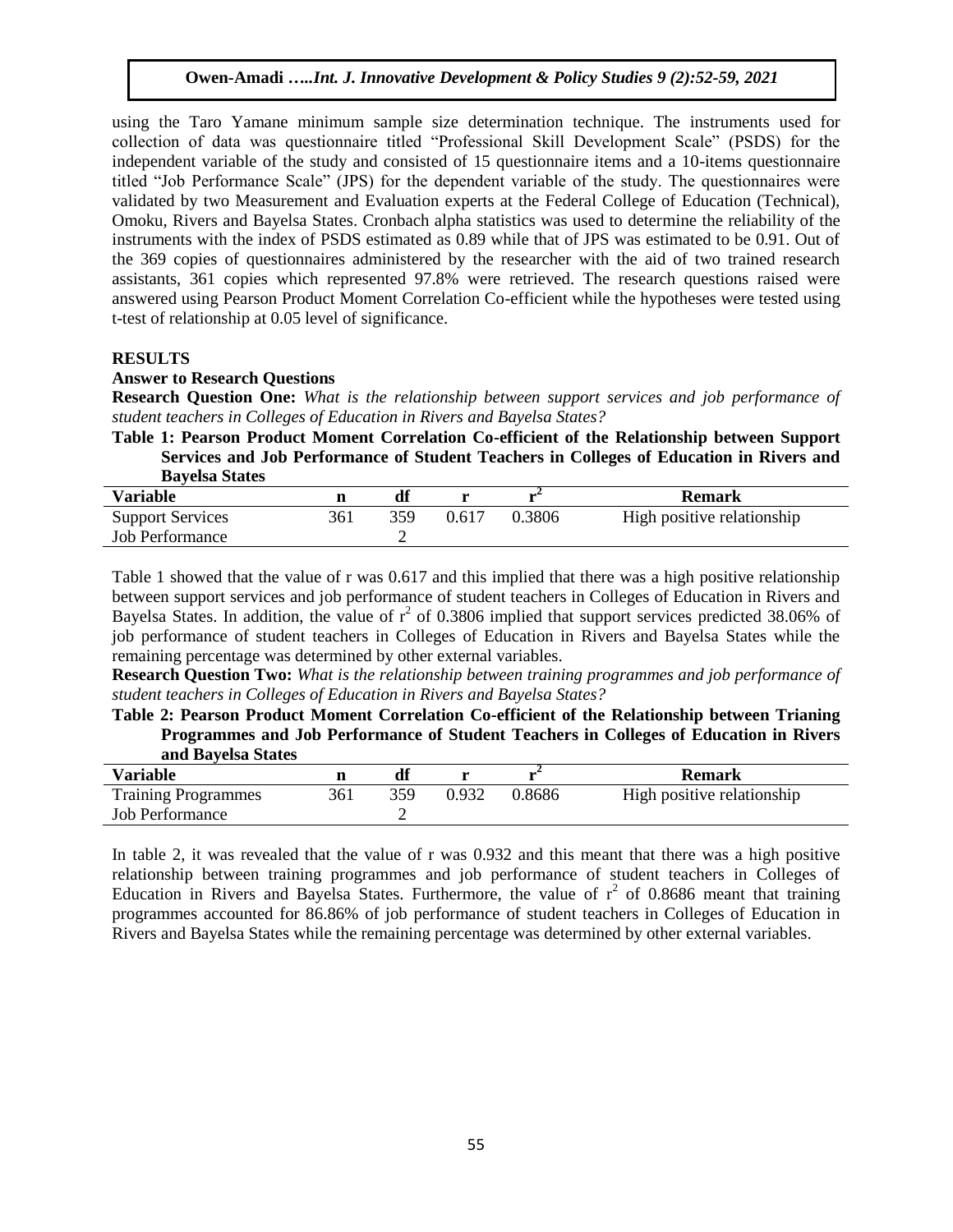**Research Question Three:** *What is the relationship between coaching and job performance of student teachers in Colleges of Education in Rivers and Bayelsa States?*

**Table 3: Pearson Product Moment Correlation Co-efficient of the Relationship between Coaching and Job Performance of Student Teachers in Colleges of Education in Rivers and Bayelsa States**

| -------                |     |     |       |        |                            |
|------------------------|-----|-----|-------|--------|----------------------------|
| <b>Variable</b>        |     |     |       |        | <b>Remark</b>              |
| Coaching               | 361 | 359 | 0.654 | 0.4277 | High positive relationship |
| <b>Job Performance</b> |     |     |       |        |                            |
|                        |     |     |       |        |                            |

Table 3 indicated that the value of r was 0.654 and this suggested that there was a high positive relationship between coaching and job performance of student teachers in Colleges of Education in Rivers and Bayelsa States. Similarly, the value of  $r^2$  of 0.4277 implied that coaching accounted for 42.77% of job performance of student teachers in Colleges of Education in Rivers and Bayelsa States while the remaining percentage was determined by other external variables.

**Research Question Four:** *What is the relationship between professional skill development and job performance of student teachers in Colleges of Education in Rivers and Bayelsa States?*

# **Table 4: Multiple Regression Analysis of the Relationship between Professional Skill Development and Job Performance of Student Teachers in Colleges of Education in Rivers and Bayelsa States**

| <b>Model Summary</b> |                  |      |                            |                          |                    |  |  |  |  |
|----------------------|------------------|------|----------------------------|--------------------------|--------------------|--|--|--|--|
|                      |                  |      |                            | <b>Std. Error of the</b> |                    |  |  |  |  |
| <b>Model</b>         | R                |      | R Square Adjusted R Square | <b>Estimate</b>          | <b>Remark</b>      |  |  |  |  |
|                      | 971 <sup>a</sup> | .943 | .943                       | 2.96818                  | Very High Positive |  |  |  |  |
|                      |                  |      |                            |                          | Relationship       |  |  |  |  |

a. Predictors: (Constant), Coaching, Support Services, Training Programmes

In table 4, the value of r which was 0.971 showed that there was a very high positive relationship between the indicators of professional skill development and job performance of student teachers in Colleges of Education in Rivers and Bayelsa States. Similarly, the value of  $r^2$  of 0.943 implied that jointly, these indicators predicted 94.3% of job performance of student teachers in Colleges of Education in Rivers and Bayelsa States while the remaining percentage was accounted for by other factors.

# **Test of Hypotheses**

**Hypothesis One:** The relationship between support services and job performance of student teachers in Colleges of Education in Rivers and Bayelsa States is not significant.

| Table 5: t-test of Relationship between Support Services and Job Performance of Student Teachers |  |
|--------------------------------------------------------------------------------------------------|--|
| in Colleges of Education in Rivers and Bayelsa States                                            |  |

| <b>Variable</b>         |     |     | t-cal. | t-crit. | <b>Level of significance</b> | <b>Decision</b> |
|-------------------------|-----|-----|--------|---------|------------------------------|-----------------|
| <b>Support Services</b> | 361 | 359 | 14.99  | 1.96    | 0.05                         | $H_0$ was       |
| <b>Job Performance</b>  |     |     |        |         |                              | rejected        |

In table 5, the value of t-crit. was 1.96 at 0.05 level of significance and 359 degrees of freedom and since the value of t-crit. of 1.96 was less than the value of t-cal. of 14.99, the null hypothesis was rejected and the alternate hypothesis upheld that there was a significant relationship between support services and job performance of student teachers in Colleges of Education in Rivers and Bayelsa States.

**Hypothesis Two:** The relationship between training programmes and job performance of student teachers in Colleges of Education in Rivers and Bayelsa States is not significant.

**Table 6: t-test of Relationship between Training Programmes and Job Performance of Student Teachers in Colleges of Education in Rivers and Bayelsa States**

| <b>Variable</b>            |     | df  | t-cal. | t-crit. | Level of significance | <b>Decision</b> |
|----------------------------|-----|-----|--------|---------|-----------------------|-----------------|
| <b>Training Programmes</b> | 361 | 359 | 49.03  | 1.96    | 0.05                  | $H_0$ was       |
| <b>Job Performance</b>     |     | -   |        |         |                       | rejected        |

In table 6, the value of t-crit. was 1.96 at 0.05 level of significance and 359 degrees of freedom and since the value of t-crit. of 1.96 was less than the value of t-cal. of 49.03, the null hypothesis was rejected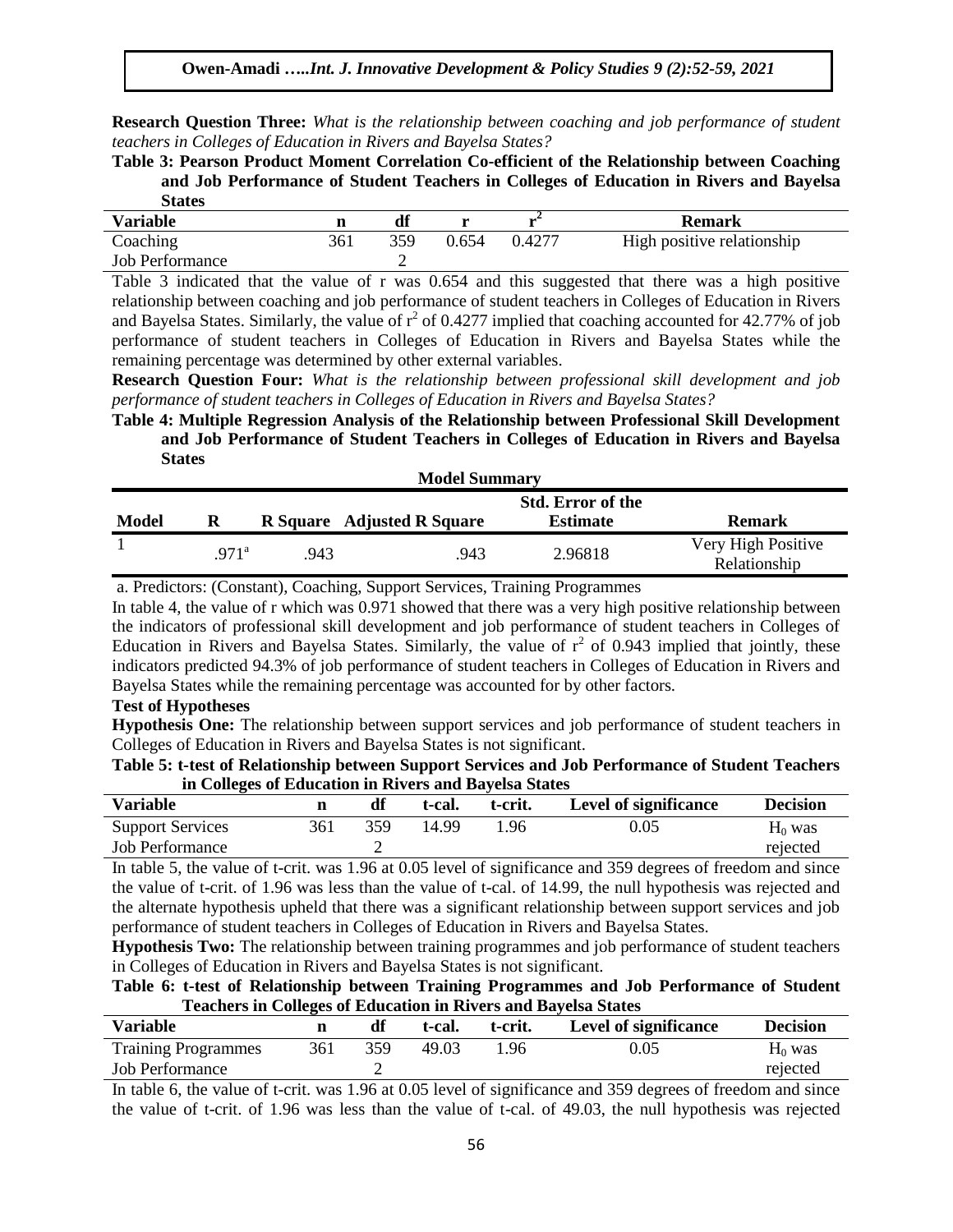implying that there was a significant relationship between training programmes and job performance of student teachers in Colleges of Education in Rivers and Bayelsa States.

**Hypothesis Three:** The relationship between coaching and job performance of student teachers in Colleges of Education in Rivers and Bayelsa States is not significant.

**Table 7: t-test of Relationship between Coaching and Job Performance of Student Teachers in Colleges of Education in Rivers and Bayelsa States**

| <b>Variable</b>        |     | df  | t-cal. | t-crit. | Level of significance | <b>Decision</b> |
|------------------------|-----|-----|--------|---------|-----------------------|-----------------|
| Coaching               | 361 | 359 | 16.52  | 1.96    | $0.05\,$              | $H_0$ was       |
| <b>Job Performance</b> |     |     |        |         |                       | rejected        |

In table 8, the value of t-crit. was 1.96 at 0.05 level of significance and 359 degrees of freedom and since the value of t-crit. of 1.96 was less than the value of t-cal. of 16.52, the null hypothesis was rejected and the alternate hypothesis upheld that there was a significant relationship between coaching and job performance of student teachers in Colleges of Education in Rivers and Bayelsa.

**Hypothesis Four:** The relationship between professional skill development and job performance of student teachers in Colleges of Education in Rivers and Bayelsa States is not significant.

**Table 8: One-Way Analysis one Variance of the Relationship between Professional Skill Development and Job Performance of Student Teachers in Colleges of Education in Rivers and Bayelsa States ANOVA<sup>a</sup>**

|              | ANUVA      |                          |     |                    |          |                   |                       |  |  |  |  |
|--------------|------------|--------------------------|-----|--------------------|----------|-------------------|-----------------------|--|--|--|--|
| <b>Model</b> |            | Sum of<br><b>Squares</b> | df  | <b>Mean Square</b> |          | Sig.              | <b>Decision</b>       |  |  |  |  |
|              | Regression | 52337.056                |     | 17445.685          | 1980.192 | .000 <sup>b</sup> | $H_0$ was<br>rejected |  |  |  |  |
|              | Residual   | 3145.205                 | 357 | 8.810              |          |                   |                       |  |  |  |  |
|              | Total      | 55482.260                | 360 |                    |          |                   |                       |  |  |  |  |

a. Dependent Variable: Job Performance

b. Predictors: (Constant), Coaching, Support Services, Training Programmes

Table 8, showed that the value of F-crit. was 1980.192 at 0.05 level of significance and 357 degrees of freedom and since the sig. value of 0.000 was less than the alpha value of 0.05, the null hypothesis was rejected meaning that there was a significant relationship between professional skill development and job performance of student teachers in Colleges of Education in Rivers and Bayelsa States.

#### **DISCUSSION OF FINDINGS**

The analysis from the responses provided by the respondents used for the study showed that there was a high positive relationship between support services and job performance of student teachers in Colleges of Education in Rivers and Bayelsa States. The study also showed that there was a significant relationship between support services and job performance of student teachers in Colleges of Education in Rivers and Bayelsa States. This finding totally agrees with the outcome of a similar study conducted by Abou-Moghli (2015) which showed that there was statistical significance between organizational support and improving employees' performance. This finding simply points to the fact that support cannot be ignored if teachers must be at their best in their place of work.

In the school system, there are different types of support that teachers expect to enjoy on the job and this includes organizational support, social support and leadership. However, all of these points to the fact that the teacher is assisted to be able to discharge his or her duties effectively. Support has several benefits to the teacher such as boosting the teachers confidence, expertise and clarity on the job and all of these work together to ensure that the teacher is at his or her best in the line of duty. Withdrawing support from a teacher can affect how much they can achieve on the job while supporting the teacher has a long term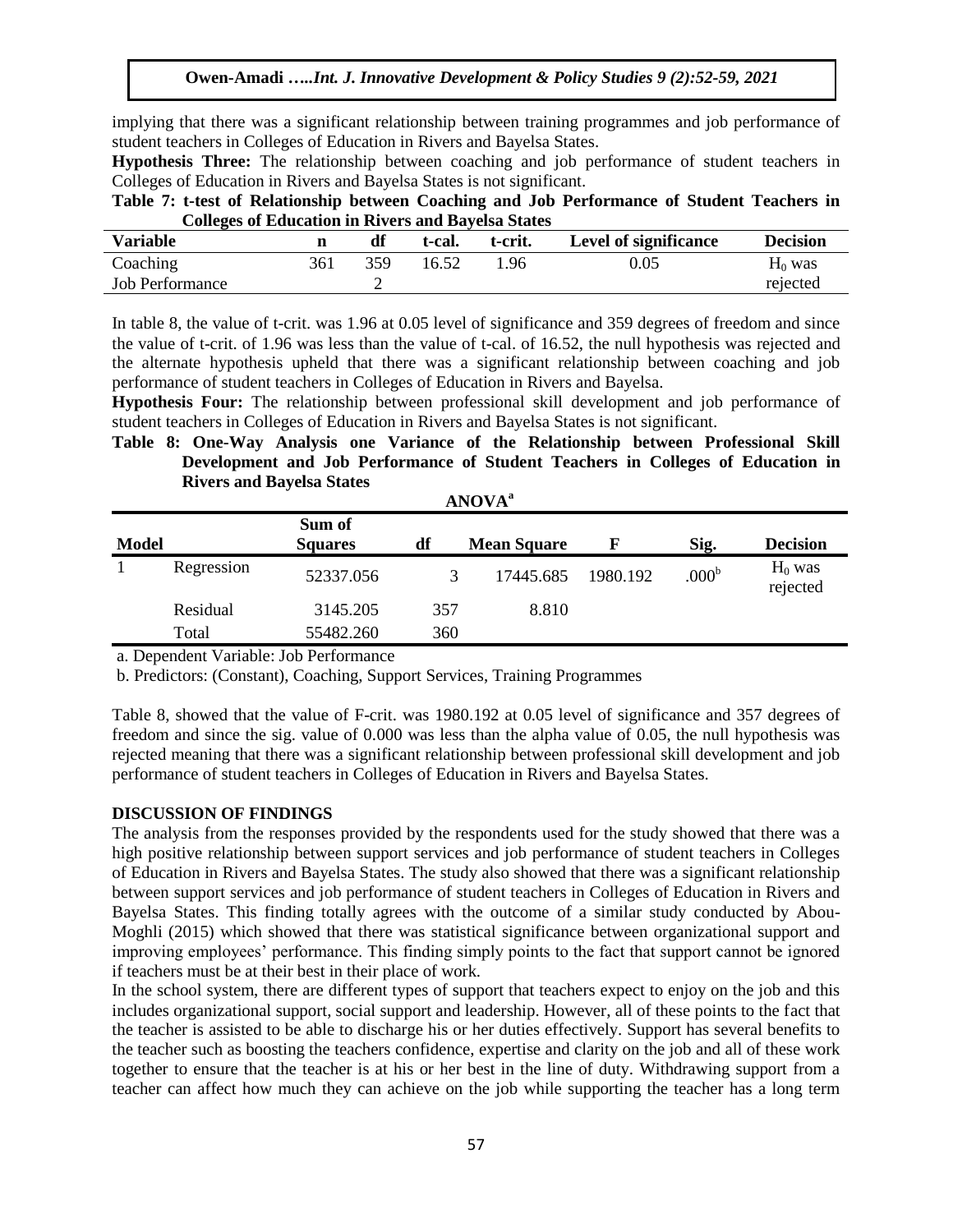impact on the quality of service that will be delivered by the teacher as well as the performance of the organization as a whole.

The study also showed that there was a high positive relationship between training programmes and job performance of student teachers in Colleges of Education in Rivers and Bayelsa States. It also showed that there was a significant relationship between training programmes and job performance of student teachers in Colleges of Education in Rivers and Bayelsa States. This means that training contributes significantly to the ability of the teacher to perform optimally on the job and the study by Tahir et al., (2014) also corroborated this position as it revealed that employee training significantly leads to positive employee attitude, increase in job knowledge and increase job performance technique. It is obvious that training a teacher is simply a form of empowerment that makes it easy for the teacher to be able to do more in the place of service delivery.

There are various types of training that teachers need to be exposed to in the school system. These trainings can be online or offline and can be in the area of pedagogy, leadership, interpersonal relations, subject mastery or any other aspect of teacher service delivery. Training also helps to keep the teacher abreast with contemporary educational issues and thereby making it possible for the teacher to display best practices on the job. This improves the performance of the teacher and also the influence that the teacher has on other educational stakeholders within and outside the school environment which can go a long way to predict educational goals attainment in the long run.

In the study, it was indicated that there was also a high positive relationship between coaching and job performance of student teachers in Colleges of Education in Rivers and Bayelsa States. The responses also revealed that there was a significant relationship between coaching and job performance of student teachers in Colleges of Education in Rivers and Bayelsa. This finding agrees with the position of Kaur (2019) in his study which revealed that the impact of coaching on employee performance mediated by rewards and recognition was significantly related to employee performance. The place of coaching cannot therefore be ignored in promoting the performance of teachers.

One of the benefits of coaching is that it helps an employee to develop expertise in the internal activities of the organization. This means that expertise on the job can be built and employee performance especially in the key objectives of the organization can be developed. Coaching assists an employee to quickly identify his or her strength and weaknesses and find a way of improving on them so that output on the job can be improved. The coaching of student teacher is therefore essential as this will help in the raising of a functional teaching force in the long run.

The study showed that there was a very high positive relationship between the indicators of professional skill development (organizational support, training and coaching) on job performance of student teachers in Colleges of Education in Rivers and Bayelsa States. It was indicated that there was a significant relationship between professional skill development and job performance of student teachers in Colleges of Education in Rivers and Bayelsa States. This agrees with the position of Pousa and Mathieu (2014) that professional skill programmes help to improve, to grow and to get to a higher level of performance. This is essential because every employee wants to make progress in their job and will do anything possible to advance.

When teachers received professional assistance in addition to their personal effort, there is no limit to how much they can contribute to the school. Similarly, student teachers need to be exposed to regular skill development programmes as this does not only improve on their performance but also has the tendency of improving on their commitment and satisfaction on the job. Regular professional development will give birth to the building of a motivated, committed and professional workforce that will contribute to organizational goals and objectives in the short and long term.

# **CONCLUSIONS**

The study concluded as follows:

1. The relationship between the professional skill development programmes provided for these student teachers was significant with their level of job performance.